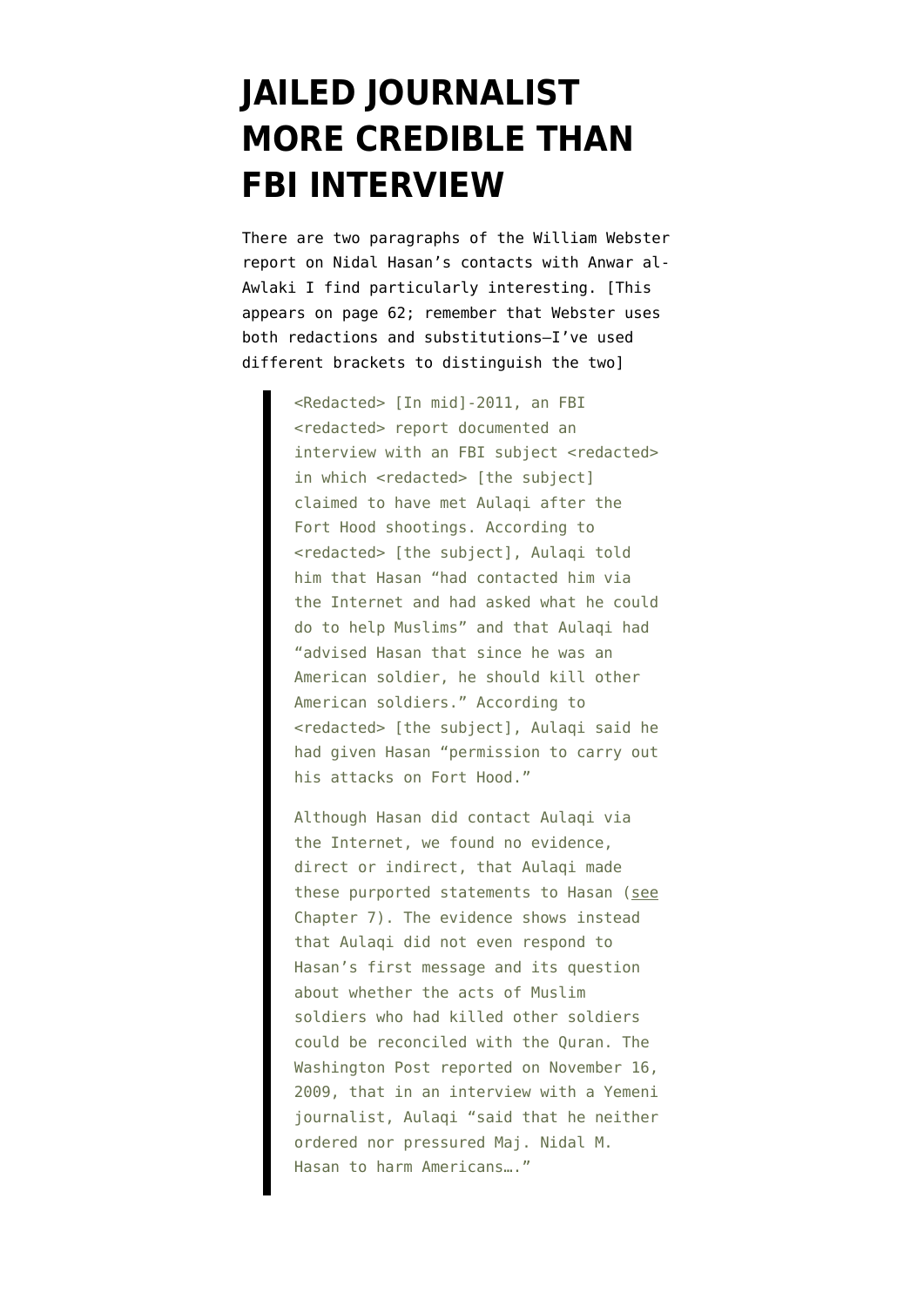In effect, the conclusion of the Webster report is that this claim from an FBI interview proved to be uncorroborated by the known evidence. The suggestion is it may be a false claim–perhaps made by someone overselling his knowledge, perhaps to negotiate an informant deal or distract the FBI.

But in the following paragraph, as if to corroborate what the data say–which is that no such communication happened–Webster treats the claims Awlaki made to a journalist in a November 2009 interview as credible.

While Webster doesn't say it, the [journalist in](http://www.washingtonpost.com/wp-dyn/content/article/2009/11/15/AR2009111503160.html?sid=ST2009111503315) [question](http://www.washingtonpost.com/wp-dyn/content/article/2009/11/15/AR2009111503160.html?sid=ST2009111503315) is Abdulelah Haider Shaye, the Yemeni journalist who [remains in jail based in part on](http://www.emptywheel.net/2012/03/13/what-is-government-covering-up-with-imprisonment-of-yemeni-journalist/) [Obama's direct request](http://www.emptywheel.net/2012/03/13/what-is-government-covering-up-with-imprisonment-of-yemeni-journalist/) to former President Ali Abdullah Saleh.

> In his first interview with a journalist since the Fort Hood rampage, Yemeni American cleric Anwar al-Aulaqi said that he neither ordered nor pressured Maj. Nidal M. Hasan to harm Americans, but that he considered himself a confidant of the Army psychiatrist who was given a glimpse via e-mail into Hasan's growing discomfort with the U.S. military.

## [snip]

Aulaqi declined to be interviewed by an American journalist with The Washington Post. But he provided an account of his relationship with Hasan — which consisted of a correspondence of a dozen or so e-mails — to Abdulelah Hider Shaea, a Yemeni journalist and terrorism expert with close ties to Aulaqi whom The Post contacted to conduct the interview. The Post reimbursed Shaea's travel expenses but did not pay him.

On Sunday, Shaea offered details of his interview with Aulaqi, an influential preacher whose sermons and writings supporting jihad have attracted a wide